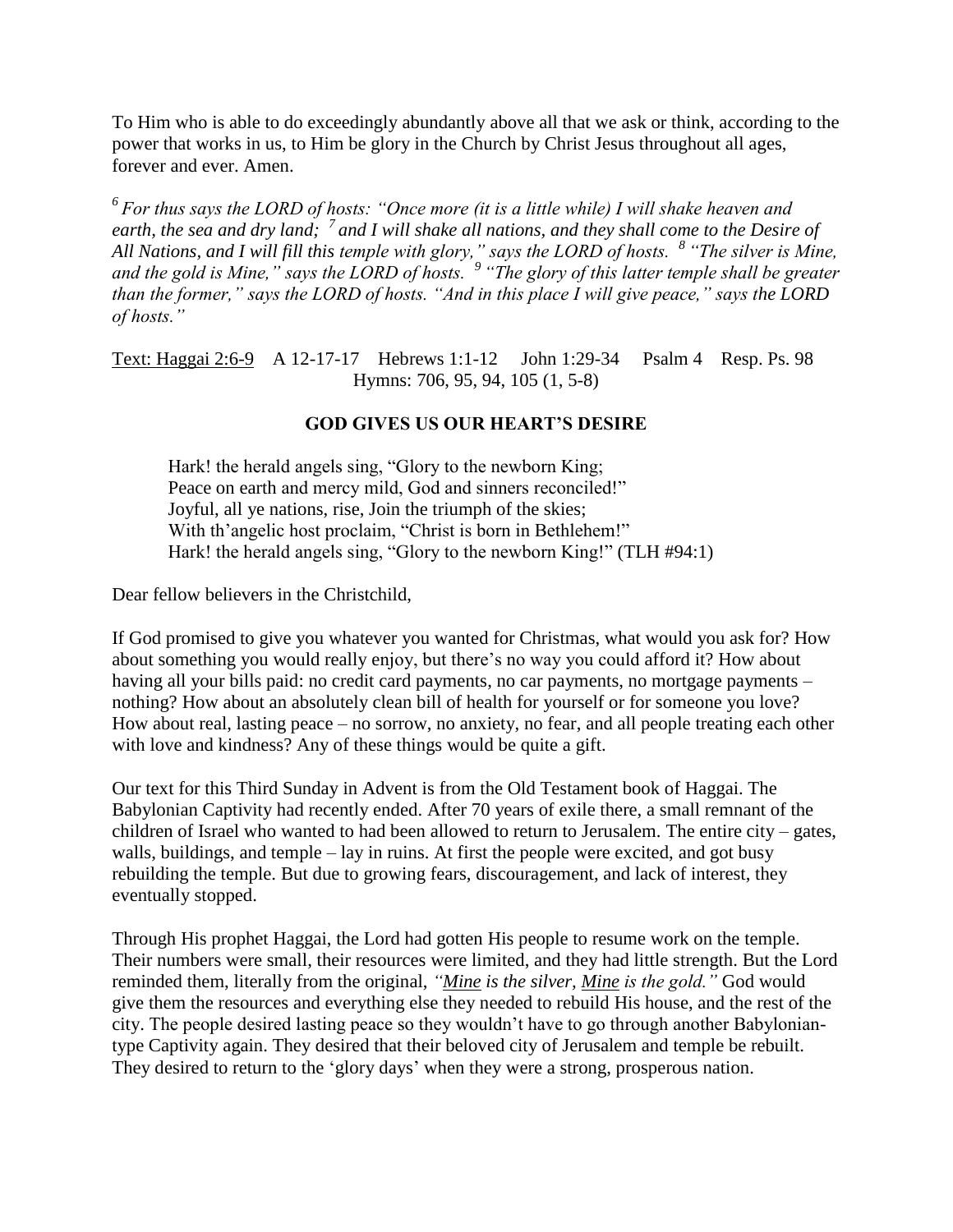Their present reality, however, was far from that. The new temple they were building was noticeably smaller and less glorious in outward appearance than their former temple built under King Solomon. The Lord assured them, *"I will fill this temple with glory."* The glory of the former temple or the new temple, of a huge cathedral or a small church building, is all the same: God, who is present in His house with His people.

The Lord promised His people, *"The glory of this latter temple shall be greater than the former."* God was speaking prophetically of the *"greater glory"* of the New Testament Church when *"the Desire of All Nations"* – the promised Messiah, Jesus Christ, would come. The real *"glory"* of God's people wasn't a rebuilt Jerusalem and temple, and earthly peace and prosperity. Their real *"glory"* was in the coming Savior. The *"glory"* of the believers during the time of the Old Testament was the Savior who was coming to carry out His Father's will for our salvation. The *"greater glory"* of us believers in the New Testament is the Savior who has come and has carried out His Father's will for our salvation.

God called the Messiah *"the Desire of All Nations."* People long for truth, for meaning and purpose for their life, for happiness, for lasting peace, for love, for a conscience free from guilt, for immortality, and more. All such desires are realized in Jesus Christ, *"the Desire of All Nations."* As Jesus says, *"I have come that they may have life, and have it to the full"* (Jn. 10:10b, NIV).

God promises, *"In this place"* – in the Christian Church, that is, to everyone who believes in Jesus – *"I will give peace."* We have peace in knowing that Jesus loves us. We have peace in knowing that through His death on the cross and resurrection Jesus takes all of our sin and guilt away. We have peace in the meaning and purpose Jesus gives to our lives. We have peace in knowing that when we die Jesus will take us to heaven to live with him forever.

Jesus is *"the Desire of All Nations.* Although Jesus came from the Jewish race as their promised Messiah, He is the Savior of *"all nations."* The Lord prophesied through Haggai that *"all nations … shall come to the Desire of All Nations." "For God so loved the world that He gave His only begotten Son, that whoever believes in Him should not perish, but have everlasting life"* (Jn. 3:16).

The Lord prophesied through Haggai that when Jesus was born He would *"shake all nations."* Outwardly, that isn't what seemed to happen. Jesus looked like a normal baby. His parents were poor. He was born in a small town in a barn with a feeding trough for His bed. His birth was first announced to shepherds, among the lowest class of their society.

Yet John says that in the baby Jesus we see *"the glory as of the only begotten of the Father"* (Jn. 1:14). Jesus Christ is God. Eternal salvation is found only in Jesus Christ. We're told that through Jesus God*"[shakes] all nations."* As Simeon held the baby Jesus he told Mary, *"Behold, this Child is destined for the fall and rising of many in Israel, and for a sign which will be spoken against (yes, a sword will pierce through your own soul also), that the thoughts of many hearts may be revealed"* (Lk. 2:34-35). Everyone must confront the reality of who Jesus is. Many people believe in Jesus, but many others reject Him. Jesus says, *"I am the way, the truth, and the life; no one comes to the Father except through Me"* (Jn. 14:6). *"He who is not with Me is*